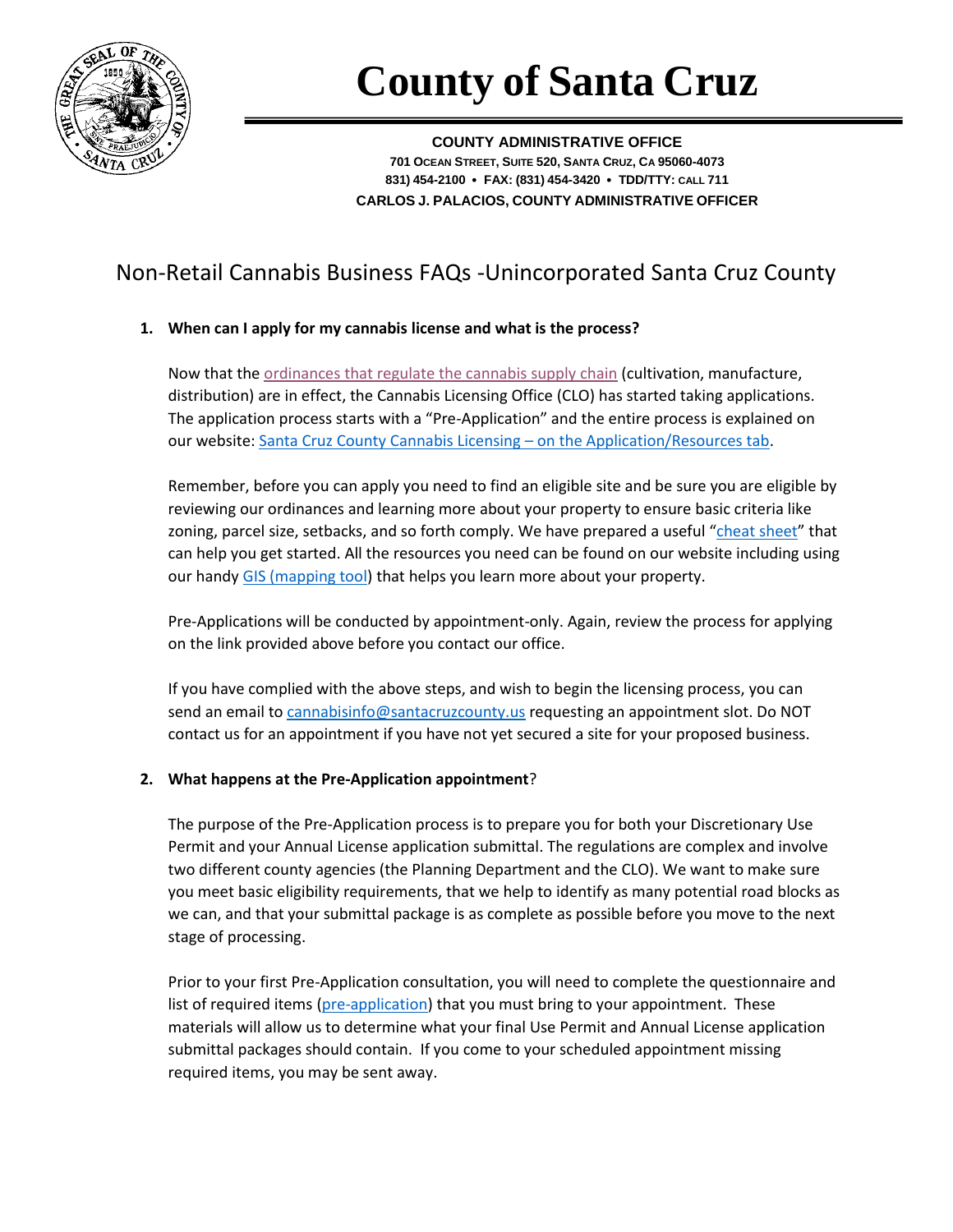# **3. What is the cost of a Pre-Application appointment and is there a discount for completing a PLI?**

The Pre-Application fee is \$1,500 which generally includes a staff visit to property, desktop and parcel file research done by the planners, and the counter intake appointment. This fee is waived for those who did a Pre-Licensing Inspection (PLI), unless the proposed project location and description have substantially changed since the PLI.

Additional information is available on overall permitting/licensing costs within the introduction section of the **Pre-Application form** (pages 1-5 discuss this matter).

#### **4. Is there an application I can fill out now?**

Yes. The application can b[e viewed on our website and is now form-fillable](http://www.co.santa-cruz.ca.us/Portals/0/County/clo/Non%20Retail%20Cannabis%20Licensing%20Pre-Application%20Form-fillable.pdf) meaning you can type your responses directly on the application online (be sure to save to your computer to be sure you don't lose your responses).

# **5. My property is in the Coastal Zone, am I eligible for a Pre-Application appointment?**

Not yet. The ordinances that were just adopted in May 2018 only take effect outside of the Coastal Zone. The Coastal Commission must first review the ordinances and give their approval before they go into effect in the Coastal Zone. We anticipate the Coastal Commission will vote on the ordinances later this summer.

# **6. What can I do to prepare now?**

You will likely need a team of professionals to help prepare your application materials. As you review the County non-retail commercial cannabis ordinances, the Best Management and Operational Practices Plan (BMOP), and the state regulations (available on the CLO website: [http://www.co.santa-cruz.ca.us/CannabisLicensingOffice.aspx\)](http://www.co.santa-cruz.ca.us/CannabisLicensingOffice.aspx), take note of the consultants needed to complete items such as Biotic Assessments, Site Plans, Grading Plans, and other specialized reports. Further, we suggest you check out the County Planning Department website Handouts and Forms page to read more into parcel developability requirements, accessibility standards (ADA Compliance), etc. that all commercial operations must be aware of: [http://www.sccoplanning.com/PlanningHome/HandoutsForms.aspx.](http://www.sccoplanning.com/PlanningHome/HandoutsForms.aspx)

If you have a well-developed concept of your development plans, consider also requesting your **local Fire Marshall visit your site to obtain preliminary feedback** on the fire requirements that may apply to your site. These requirements may include improving site access and water storage capacity, which may impact the success of your proposal.

Once we make the Pre-Application checklist available on our website, you will have the opportunity to gather the materials required for your Pre-Application appointment, which will help you secure the earliest slot available once we contact you.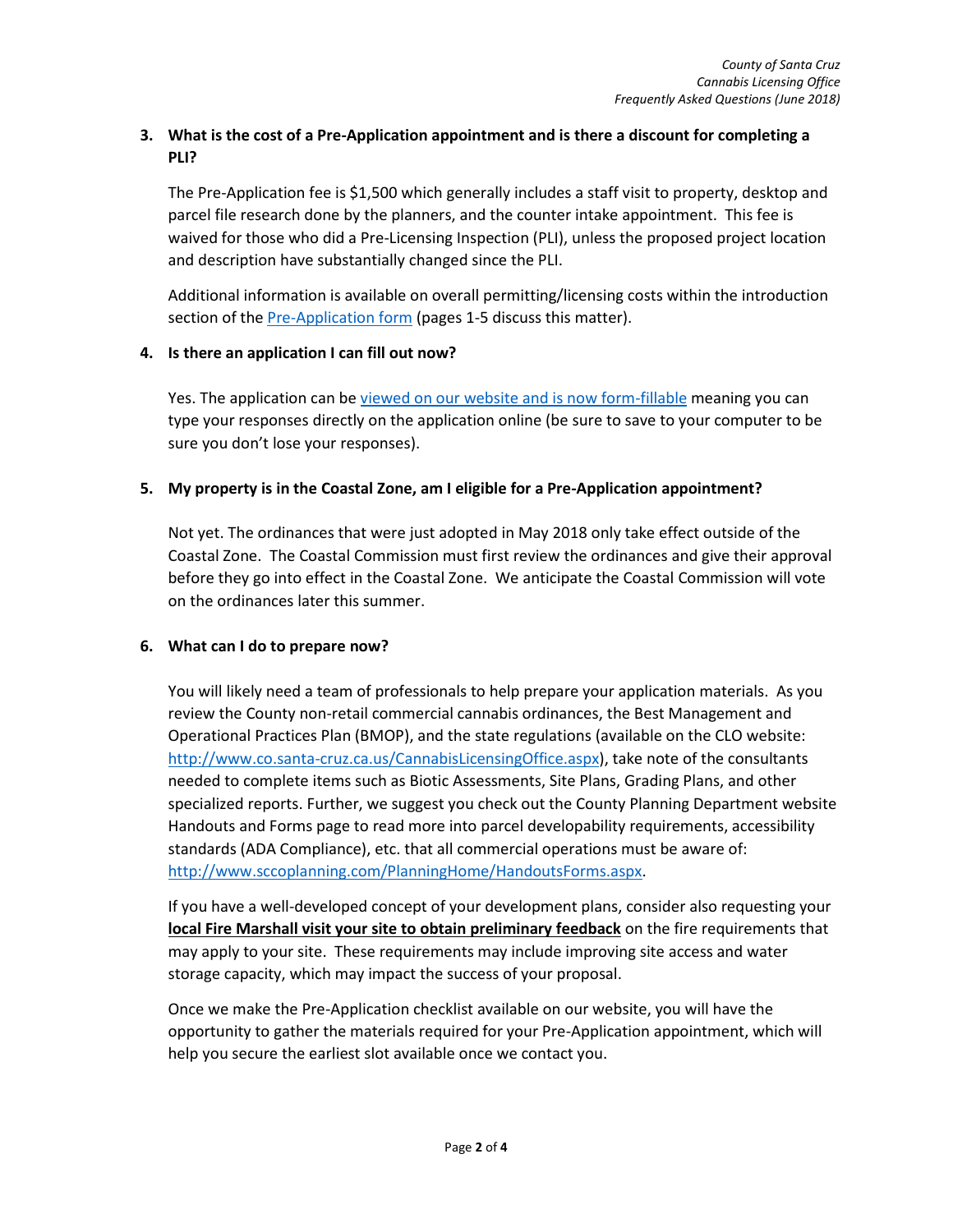### **7. I didn't register, can I still apply for a license?**

The registration requirement only applies to cultivation licenses. If you didn't register you are not eligible for a cultivation license unless you qualify for an exception (non-cannabis farmers on Commercial Agriculture land only).

You did not need to register if you are seeking manufacturing or distribution licensing for eligible properties.

#### **8. Can I start cannabis business operations now?**

Operating a commercial cannabis business in Santa Cruz County without a license is illegal and may be subject to enforcement action. Those commercial cultivators who have obtained Local Letters of Authorization from the CLO *may* avoid enforcement action so long as there is NO physical expansion of operations (including cultivation canopy or installation of new equipment), no new land disturbance, no tree removal, and no citizen complaints filed with our office.

Setting up your commercial cannabis business ahead of receiving all required local approvals and licenses will jeopardize your eligibility for ANY future license issuance.

Cannabis manufacturers and/or distributors that have obtained Local Authorization letters from the County may similarly continue their existing operations if NO changes are made to the scope and scale of the operation and no complaints regarding commercial cannabis have been received by the CLO for the business.

# **9. Can I still apply for a Pre-Licensing Inspection (PLI) or a Local Authorization Letter?**

The CLO is not accepting any new PLI applications. Applications for Local Authorization Letters may be considered for growers who have already completed a PLI or for manufacturers and/or distributors who can demonstrate a history of operations at a site that complies with the new ordinances (or who are in the process of moving to a compliant site) and have paid all required Cannabis Business Taxes.

#### **10. How long will it take to get a license from the County?**

Each license applicant must also apply for a discretionary use permit from the Planning Department. As with ALL use permit applications, the more comprehensive the submittal package, the less time it will take for County agencies to evaluate the submitted material and determine whether all County regulations have been met.

The most common delay in processing permits and licenses comes from receiving incomplete or confusing information in the submittal package. Make it easy for your planner to understand your operation and you will not lose time having to explain it later.

A team of professionals may help you to better and more efficiently develop your proposal.